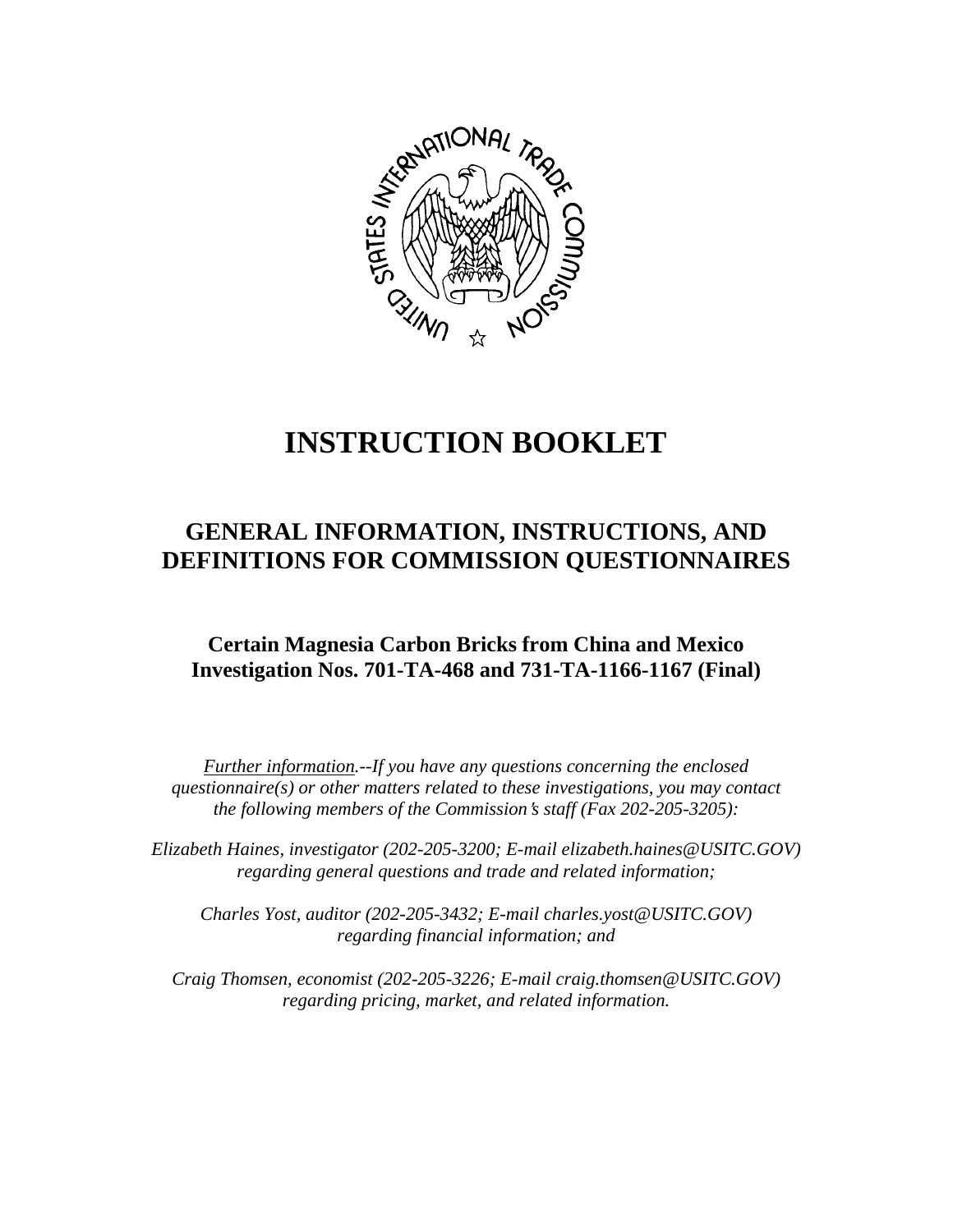# **GENERAL INFORMATION**

*Background*.--These investigations were instituted in response to a petition filed on July 29, 2009 by Resco Products Inc. Countervailing and antidumping duties may be assessed on the subject imports as a result of these investigations if the Commission makes affirmative determinations of injury, threat, or material retardation, and if the U.S. Department of Commerce makes affirmative determinations of subsidization and/or dumping.

Questionnaires and other information pertinent to these investigations are available at http://www.usitc.gov/trade\_remedy/731\_ad\_701\_cvd/investigations/2010/magnesia\_carbon\_bric ks/finalphase.htm. Address all correspondence to the United States International Trade Commission, Washington, DC 20436. Hearing-impaired individuals can obtain information regarding these investigations via the Commission's TDD terminal (202-205-1810).

*Due date of questionnaire(s)*.--Return the completed questionnaire(s) to the United States International Trade Commission by no later than June 11, 2010. Although the enclosed postpaid envelope may be used to return the completed questionnaire, use of an overnight mail service may be necessary to ensure that your response actually reaches the Commission by June 11, 2010. If you do not use the enclosed envelope, please make sure the completed questionnaire is sent to the attention of Elizabeth Haines. **Return only one copy of the completed questionnaire(s), but please keep a copy for your records so that you can refer to it if the Commission staff contacts you with any questions during the course of the investigations.**

*Service of questionnaire response(s)*.--In the event that your firm is a party to these investigations, you are required to serve a copy of the questionnaire(s), once completed, on parties to the proceeding that are subject to administrative protective order (see 19 CFR  $\S 207.7$ ). A list of such parties is maintained by the Commission's Secretary and may be obtained by calling 202-205-1803. A certificate of service must accompany the copy of the completed questionnaire(s) you submit (see 19 CFR § 207.7).

*Confidentiality*.--The commercial and financial data furnished in response to the enclosed questionnaire(s) that reveal the individual operations of your firm will be treated as confidential by the Commission to the extent that such data are not otherwise available to the public and will not be disclosed except as may be required by law (see 19 U.S.C.  $\S$  1677f). Such confidential information will not be published in a manner that will reveal the individual operations of your firm; however, nonnumerical characterizations of numerical business proprietary information (such as discussion of trends) will be treated as confidential business information only at the request of the submitter for good cause shown.

*Verification***.--The information submitted in the enclosed questionnaire(s) is subject to audit and verification by the Commission. To facilitate possible verification of data, please keep all your workpapers and supporting documents used in the preparation of the questionnaire response(s).**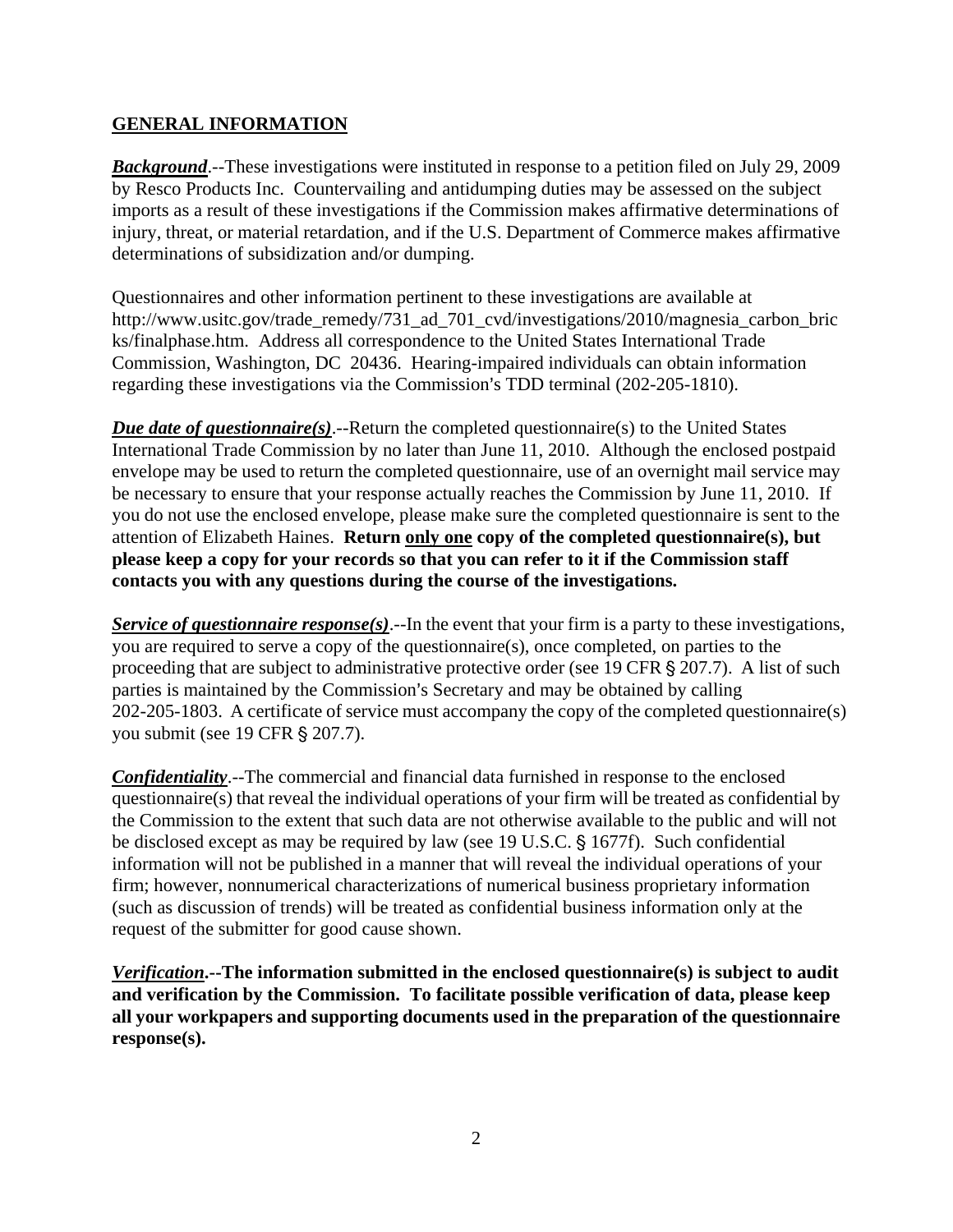# **GENERAL INFORMATION--***Continued*

*Release of information*.--The information provided by your firm in response to the questionnaire(s), as well as any other business proprietary information submitted by your firm to the Commission in connection with the investigations, may become subject to, and released under, the administrative protective order provisions of the Tariff Act of 1930 (19 U.S.C. § 1677f) and section 207.7 of the Commission's Rules of Practice and Procedure (19 CFR  $\S$  207.7). This means that certain lawyers and other authorized individuals may temporarily be given access to the information for use in connection with these investigations or other import-injury investigations conducted by the Commission on the same or similar merchandise; those individuals would be subject to severe penalties if the information were divulged to unauthorized individuals. In addition, if your firm is a U.S. producer, the information you provide on your production and imports of certain magnesia carbon bricks and your responses to the questions in Part I of the producer questionnaire will be provided to the U.S. Department of Commerce, upon its request, for use in connection with (and only in connection with) its requirement pursuant to sections 702(c)(4) and 732(c)(4) of the Act (19 U.S.C. § 1671a(c)(4) and 1673a(c)(4)) to make a determination concerning the extent of industry support for the petition requesting these investigations. Any information provided to Commerce will be transmitted under the confidentiality and release guidelines set forth above. Your response to these questions constitutes your consent that such information be provided to Commerce under the conditions described above.

# **INSTRUCTIONS**

*Answer all questions*.--Do not leave any question or section blank unless a questionnaire expressly directs you to skip over certain questions or sections. If the answer to any question is "none," write "none." If information is not readily available from your records in exactly the **form requested, furnish carefully prepared estimates--designated as such by the letter E<sup>"</sup>--and explain the basis of your estimates**. Answers to questions and any necessary comments or explanations should be supplied in the space provided or on separate sheets attached to the appropriate page of the questionnaire(s). If your firm is completing more than one questionnaire in connection with these investigations (i.e., a producer, importer, and/or purchaser questionnaire), you need not respond to duplicated questions in the questionnaires.

*Consolidate all U.S. establishments*.--Report the requested data for your establishment(s) located in the United States. **Firms operating more than one establishment should combine the data for all establishments into a single report.**

*Filing instructions*.—Questionnaires may be filed either in paper form or electronically.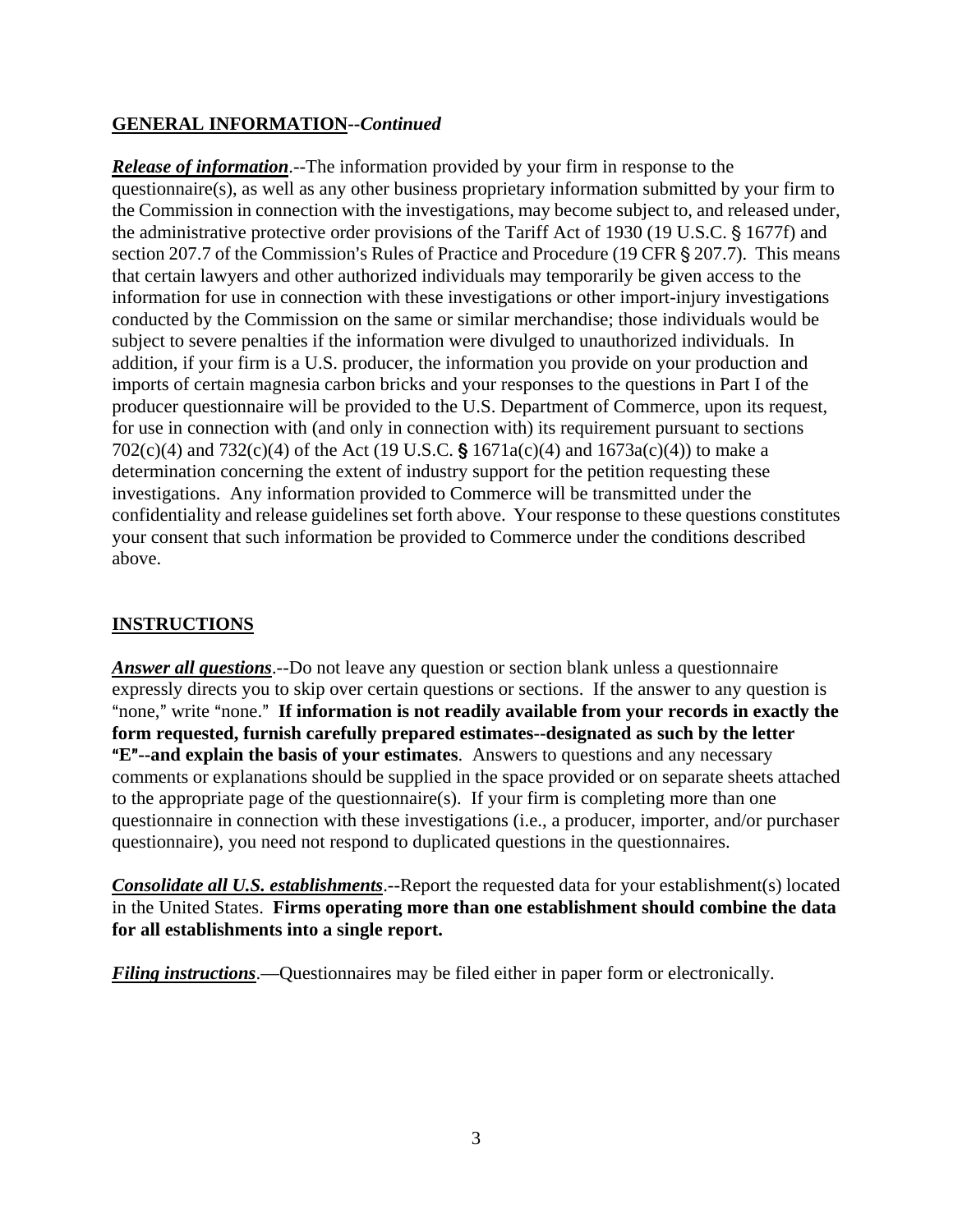#### **INSTRUCTIONS--***Continued*

#### **OPTIONS FOR FILING IN PAPER FORM**

**• Overnight mail service**.—Mail to the following address:

### **United States International Trade Commission Office of Investigations, Room 615 500 E Street SW Washington, DC 20024**

**• Fax**.—Fax to 202.205.3205.

**• U.S. mail**.—Mail to the address above, but use zip code 20436. *This option is not recommended. U.S. mail sent to government offices undergoes additional processing to screen for hazardous materials; this additional processing results in substantial delays in delivery.* 

#### **OPTIONS FOR FILING ELECTRONICALLY**

This questionnaire is available as a "fillable" form in MS Word format on the Commission's website at

http://www.usitc.gov/trade\_remedy/731\_ad\_701\_cvd/investigations/2010/magnes ia\_carbon\_bricks/finalphase.htm. *Please do not attempt to modify the format or permissions of the questionnaire document*. You may complete the questionnaire electronically, print it out, and submit it in paper form as described above, or you may submit it electronically through one of the following means:

**• Compact disc (CD)**.—Copy your questionnaire onto a CD, include a signed certification page (page 1) (either in paper form or scanned PDF copied onto CD), and mail to the address above. *It is strongly recommended that you use an overnight mail service. U.S. mail sent to government offices undergoes additional processing which not only results in substantial delays in delivery but may also damage CDs.* 

**• E-mail**.—E-mail your questionnaire to the investigator identified on page 1 of the Instruction Booklet; include a scanned PDF of the signed certification page (page 1). Type the following in the e-mail subject line: BPI Questionnaire, **INV. NOS. 701-TA-468 and 731-TA-1166-1167**. *Please note that submitting your questionnaire by e-mail may subject your firm's business proprietary information to transmission over an unsecure environment and to possible disclosure. If you choose this option, the Commission warns you that any risk involving possible disclosure of such information is assumed by the submitter and not by the Commission.* 

Note: If you are a party to the investigations, and service of the questionnaire is required, such service should be made in paper form.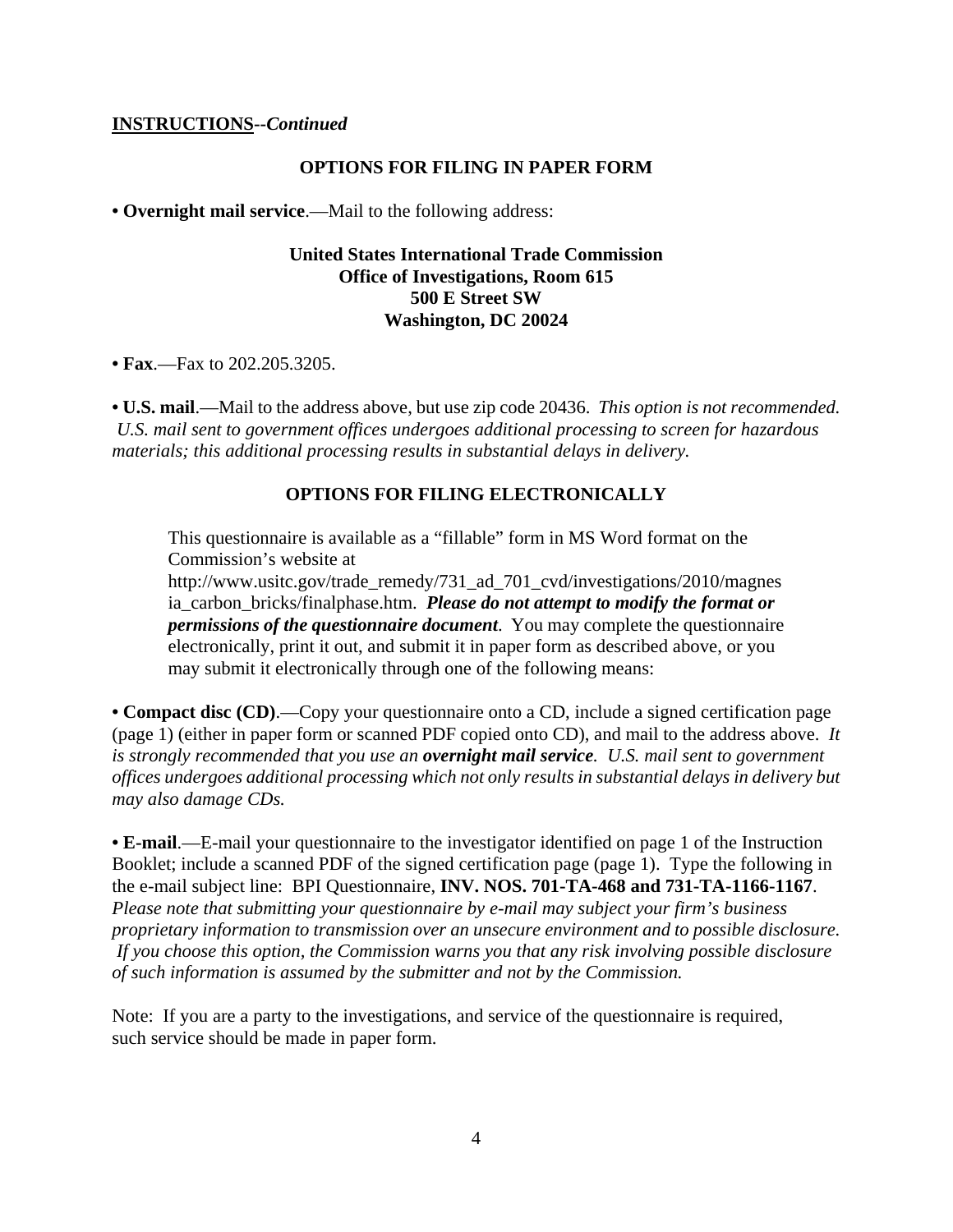# **DEFINITIONS**

*Certain magnesia carbon bricks ("MCB")*.-- Imports covered by this petition consist of certain chemically bonded (resin or pitch), magnesia carbon bricks with a magnesia component of at least 70 percent magnesia (''MgO'') by weight, regardless of the source of raw materials for the MgO, with carbon levels ranging from trace amounts to 30 percent by weight, regardless of enhancements, (for example, magnesia carbon bricks can be enhanced with coating, grinding, tar impregnation or coking, high temperature heat treatments, anti-slip treatments or metal casing) and regardless of whether or not antioxidants are present (for example, antioxidants can be added to the mix from trace amounts to 15 percent by weight as various metals, metal alloys, and metal carbides). Certain magnesia carbon bricks that are the subject of these investigations are currently classifiable under subheadings 6902.10.1000, 6902.10.5000, 6815.91.0000, and 6815.99 of the Harmonized Tariff Schedule of the United States (''HTSUS''). While HTSUS subheadings are provided for convenience and customs purposes, the written description is dispositive. On February 24, 2010, Commerce issued a memorandum confirming that ceramic bonded magnesia bricks are not included in the scope of the investigations.

*Firm*.--An individual proprietorship, partnership, joint venture, association, corporation (including any subsidiary corporation), business trust, cooperative, trustee in bankruptcy, or receiver under decree of any court.

*Related firm*.--A firm that your firm solely or jointly owned, managed, or otherwise controlled; a firm that solely or jointly owned, managed, or otherwise controlled your firm; and/or a firm that was solely or jointly owned, managed, or otherwise controlled by a firm that also solely or jointly owned, managed, or otherwise controlled your firm.

*Establishment*.--Each facility of a firm in the United States involved in the production, importation, and/or purchase of certain magnesia carbon bricks (as defined above), including auxiliary facilities operated in conjunction with (whether or not physically separate from) such facilities.

*United States*.--For purposes of these investigations, the 50 States, Puerto Rico, the U.S. Virgin Islands, and the District of Columbia.

*Importer*.--Any person or firm engaged, either directly or through a parent company or subsidiary, in importing certain magnesia carbon bricks (as defined above) into the United States from a foreign manufacturer or through its selling agent.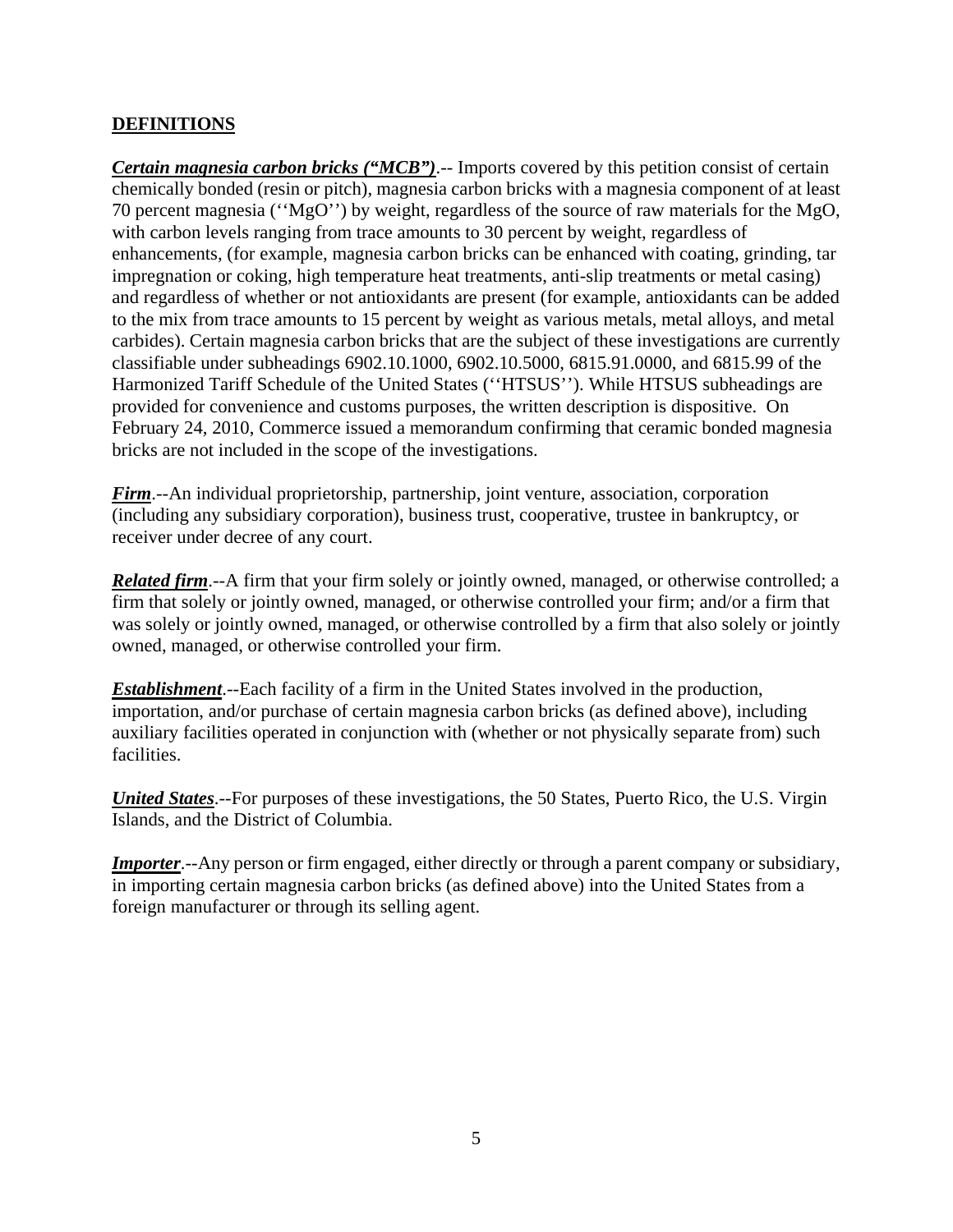# **DEFINITIONS--***Continued*

*Imports*.--Those products identified for Customs purposes as imports for consumption for which your firm was the importer of record (i.e., was responsible for paying any import duty) or consignee (i.e., to which the merchandise was first delivered).

**Import quantities**.--Quantities reported should be net of returns.

*Import values*.--Values reported should be landed, duty-paid values at the U.S. port of entry, including ocean freight and insurance costs, brokerage charges, and import duties (i.e., all charges except inland freight in the United States).

*Purchaser*.--Any person or firm engaged, either directly or through a parent company or subsidiary, in purchasing certain magnesia carbon bricks (as defined above) from another firm that produces, imports, or otherwise distributes certain magnesia carbon bricks. A retail firm that is the importer of record may be considered a purchaser.

*Purchases*.--Purchases from all sources, NOT including direct imports from foreign sources located outside of the United States (which should be reported in an importer questionnaire).

*Purchase quantities*.--Quantities reported should be net of returns.

*Purchase values*.--Values reported should be net values (i.e., gross purchase values less all discounts, allowances, rebates, and the value of returned goods), delivered to your U.S. receiving point.

*Shipments*.--Shipments of products produced in or imported by your U.S. establishment(s). Include shipments to the contracting firm of product produced by your firm under a toll agreement.

*Shipment quantities*.--Quantities reported should be net of returns.

*Shipment values*.--Values reported should be net values (*i.e.*, gross sales values less all discounts, allowances, rebates, prepaid freight, and the value of returned goods), f.o.b. your U.S. point of shipment. The value of domestic shipments to the contracting firm under a toll agreement is the conversion fee (including profit).

# *Types of shipments*:

*U.S. shipments*.--Commercial shipments, internal consumption, and transfers to related firms within the United States.

*Commercial shipments*.--Shipments, other than internal consumption and transfers to related firms, within the United States.

*Internal consumption*.--Product consumed internally by your firm.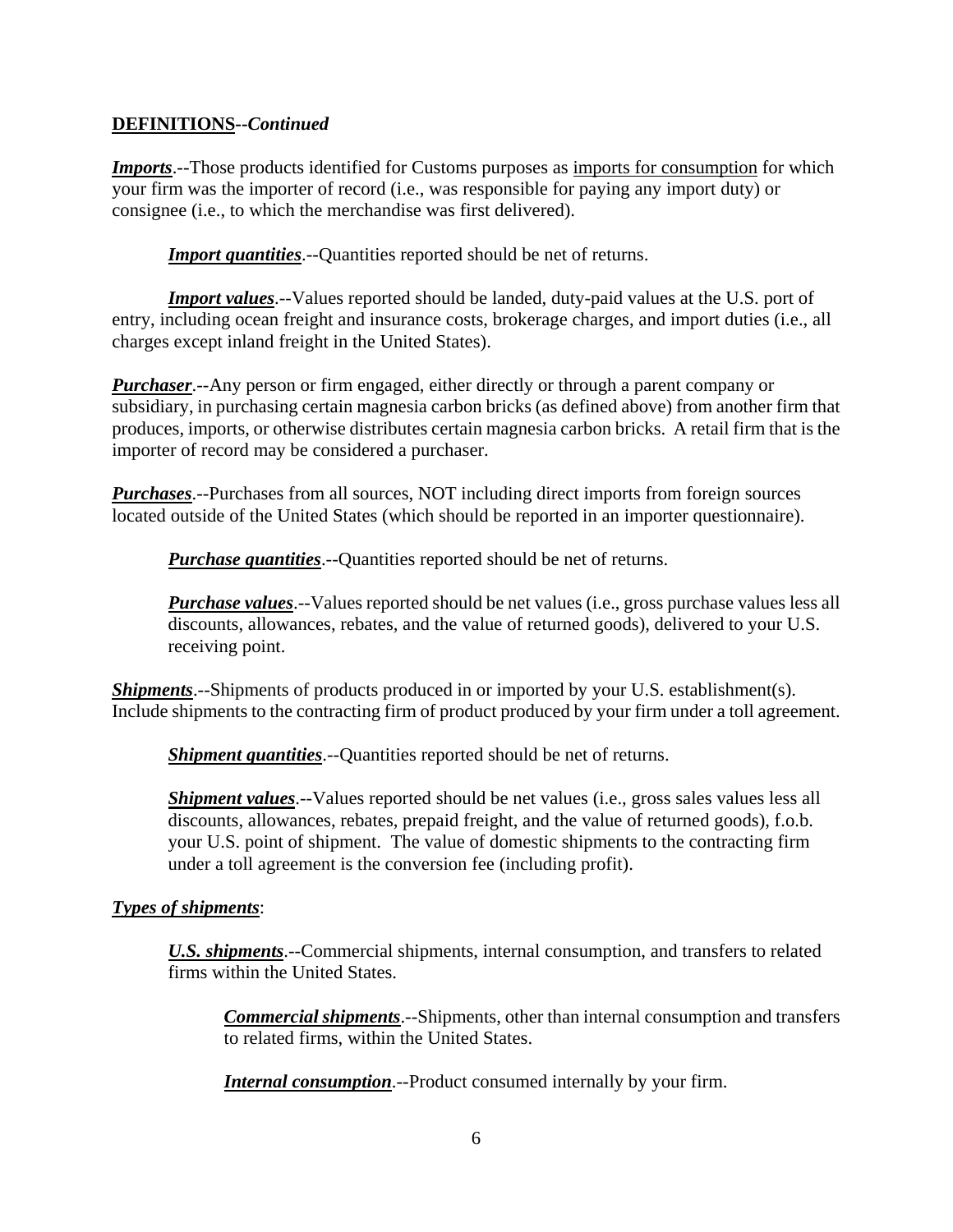# **DEFINITIONS--***Continued*

*Transfers to related firms*.--Shipments made to related domestic firms.

**Export shipments**.--Shipments to destinations outside the United States, including shipments to related firms.

*Inventories*.--Finished goods inventory, not raw materials or work-in-progress.

# **The following definitions apply only to the PRODUCER QUESTIONNAIRE.**

*Average production capacity*.--The level of production that your establishment(s) could reasonably have expected to attain during the specified periods. Assume normal operating conditions (i.e., using equipment and machinery in place and ready to operate; normal operating levels (hours per week/weeks per year) and time for downtime, maintenance, repair, and cleanup; and a typical or representative product mix).

*Toll agreement*.--Agreement between two firms whereby the first firm furnishes the raw materials and the second firm uses the raw materials to produce a product that it then returns to the first firm with a charge for processing costs, overhead, etc.

*Production*.--All production in your U.S. establishment(s), including production consumed internally within your firm and production for another firm under a toll agreement.

*PRWs*.--Production and related workers, including working supervisors and all nonsupervisory workers (including group leaders and trainees) engaged in fabricating, processing, assembling, inspecting, receiving, storage, handling, packing, warehousing, shipping, trucking, hauling, maintenance, repair, janitorial and guard services, product development, auxiliary production for plant's own use (e.g., power plant), recordkeeping, and other services closely associated with the above production operations.

*Average number employed*.--Add the number of employees, both full-time and part-time, for the 12 pay periods ending closest to the 15th of the month and divide that total by 12. For the January-March periods, calculate similarly and divide by 3.

*Hours worked*.--Include time paid for sick leave, holidays, and vacation time. Include overtime hours actually worked; do not convert overtime pay to its equivalent in straight-time hours.

*Wages paid*.--Total wages paid before deductions of any kind (e.g., withholding taxes, old-age and unemployment insurance, group insurance, union dues, bonds, etc.). Include wages paid directly by your firm for overtime, holidays, vacations, and sick leave.

> *Fiscal year.*--The 12-month period between settlement of your firm's financial accounts.